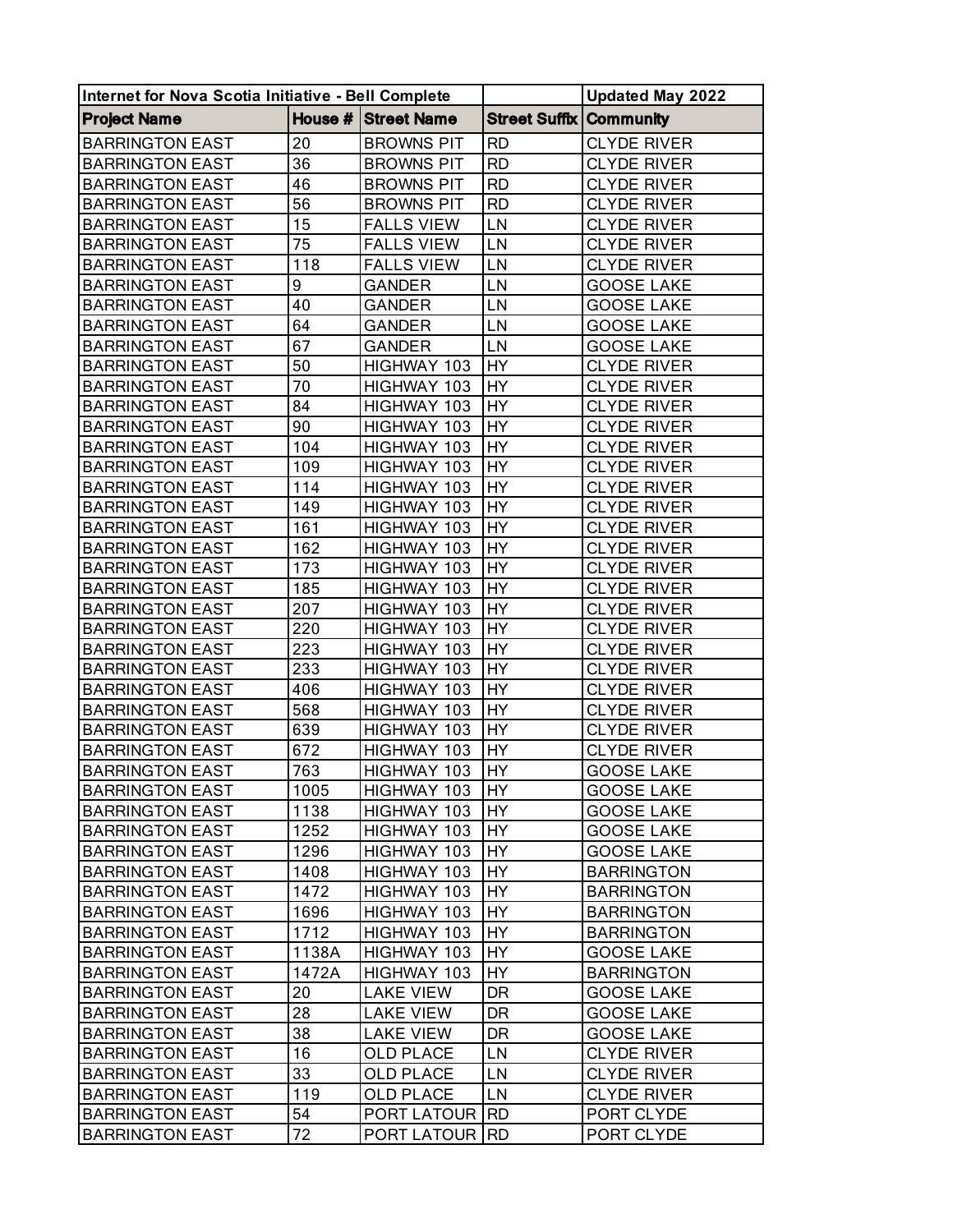| <b>BARRINGTON EAST</b> | 80  | <b>PORT LATOUR RD</b>  |            | PORT CLYDE |
|------------------------|-----|------------------------|------------|------------|
| <b>BARRINGTON EAST</b> | 130 | <b>PORT LATOUR RD</b>  |            | PORT CLYDE |
| <b>BARRINGTON EAST</b> | 134 | <b>PORT LATOUR RD</b>  |            | PORT CLYDE |
| <b>BARRINGTON EAST</b> | 140 | PORT LATOUR IRD        |            | PORT CLYDE |
| <b>BARRINGTON EAST</b> | 146 | <b>PORT LATOUR RD</b>  |            | PORT CLYDE |
| <b>BARRINGTON EAST</b> | 149 | PORT LATOUR            | <b>RD</b>  | PORT CLYDE |
| <b>BARRINGTON EAST</b> | 150 | <b>PORT LATOUR</b>     | IRD        | PORT CLYDE |
| <b>BARRINGTON EAST</b> | 152 | <b>PORT LATOUR RD</b>  |            | PORT CLYDE |
| <b>BARRINGTON EAST</b> | 157 | <b>PORT LATOUR RD</b>  |            | PORT CLYDE |
| <b>BARRINGTON EAST</b> | 167 | <b>PORT LATOUR IRD</b> |            | PORT CLYDE |
| <b>BARRINGTON EAST</b> | 168 | PORT LATOUR RD         |            | PORT CLYDE |
| <b>BARRINGTON EAST</b> | 172 | <b>PORT LATOUR</b>     | <b>IRD</b> | PORT CLYDE |
| <b>BARRINGTON EAST</b> | 173 | <b>PORT LATOUR</b>     | I RD       | PORT CLYDE |
| <b>BARRINGTON EAST</b> | 181 | <b>PORT LATOUR RD</b>  |            | PORT CLYDE |
| <b>BARRINGTON EAST</b> | 187 | <b>PORT LATOUR RD</b>  |            | PORT CLYDE |
| <b>BARRINGTON EAST</b> | 192 | <b>PORT LATOUR IRD</b> |            | PORT CLYDE |
| <b>BARRINGTON EAST</b> | 195 | <b>PORT LATOUR RD</b>  |            | PORT CLYDE |
| <b>BARRINGTON EAST</b> | 201 | PORT LATOUR            | <b>IRD</b> | PORT CLYDE |
| <b>BARRINGTON EAST</b> | 214 | <b>PORT LATOUR</b>     | I RD       | PORT CLYDE |
| <b>BARRINGTON EAST</b> | 215 | <b>PORT LATOUR RD</b>  |            | PORT CLYDE |
| <b>BARRINGTON EAST</b> | 220 | <b>PORT LATOUR RD</b>  |            | PORT CLYDE |
| <b>BARRINGTON EAST</b> | 226 | <b>PORT LATOUR IRD</b> |            | PORT CLYDE |
| <b>BARRINGTON EAST</b> | 227 | PORT LATOUR RD         |            | PORT CLYDE |
| <b>BARRINGTON EAST</b> | 230 | <b>PORT LATOUR</b>     | <b>IRD</b> | PORT CLYDE |
| <b>BARRINGTON EAST</b> | 235 | <b>PORT LATOUR</b>     | I RD       | PORT CLYDE |
| <b>BARRINGTON EAST</b> | 242 | <b>PORT LATOUR RD</b>  |            | PORT CLYDE |
| <b>BARRINGTON EAST</b> | 243 | <b>PORT LATOUR RD</b>  |            | PORT CLYDE |
| <b>BARRINGTON EAST</b> | 254 | PORT LATOUR IRD        |            | PORT CLYDE |
| <b>BARRINGTON EAST</b> | 256 | <b>PORT LATOUR RD</b>  |            | PORT CLYDE |
| <b>BARRINGTON EAST</b> | 262 | PORT LATOUR            | <b>RD</b>  | PORT CLYDE |
| <b>BARRINGTON EAST</b> | 263 | PORT LATOUR            | <b>RD</b>  | PORT CLYDE |
| <b>BARRINGTON EAST</b> | 276 | <b>PORT LATOUR RD</b>  |            | PORT CLYDE |
| <b>BARRINGTON EAST</b> | 285 | <b>PORT LATOUR RD</b>  |            | PORT CLYDE |
| <b>BARRINGTON EAST</b> | 288 | <b>PORT LATOUR RD</b>  |            | PORT CLYDE |
| <b>BARRINGTON EAST</b> | 306 | PORT LATOUR RD         |            | PORT CLYDE |
| <b>BARRINGTON EAST</b> | 307 | PORT LATOUR IRD        |            | PORT CLYDE |
| <b>BARRINGTON EAST</b> | 309 | PORT LATOUR RD         |            | PORT CLYDE |
| <b>BARRINGTON EAST</b> | 311 | <b>PORT LATOUR RD</b>  |            | PORT CLYDE |
| <b>BARRINGTON EAST</b> | 315 | <b>PORT LATOUR RD</b>  |            | PORT CLYDE |
| <b>BARRINGTON EAST</b> | 326 | PORT LATOUR IRD        |            | PORT CLYDE |
| <b>BARRINGTON EAST</b> | 331 | <b>PORT LATOUR RD</b>  |            | PORT CLYDE |
| <b>BARRINGTON EAST</b> | 332 | <b>PORT LATOUR RD</b>  |            | PORT CLYDE |
| <b>BARRINGTON EAST</b> | 339 | PORT LATOUR IRD        |            | PORT CLYDE |
| <b>BARRINGTON EAST</b> | 347 | <b>PORT LATOUR RD</b>  |            | PORT CLYDE |
| <b>BARRINGTON EAST</b> | 348 | <b>PORT LATOUR RD</b>  |            | PORT CLYDE |
| <b>BARRINGTON EAST</b> | 355 | PORT LATOUR RD         |            | PORT CLYDE |
| <b>BARRINGTON EAST</b> | 356 | <b>PORT LATOUR RD</b>  |            | PORT CLYDE |
| <b>BARRINGTON EAST</b> | 379 | <b>PORT LATOUR RD</b>  |            | PORT CLYDE |
| <b>BARRINGTON EAST</b> | 434 | PORT LATOUR IRD        |            | PORT CLYDE |
| <b>BARRINGTON EAST</b> | 450 | <b>PORT LATOUR RD</b>  |            | PORT CLYDE |
| <b>BARRINGTON EAST</b> | 451 | <b>PORT LATOUR RD</b>  |            | PORT CLYDE |
| <b>BARRINGTON EAST</b> | 452 | <b>PORT LATOUR RD</b>  |            | PORT CLYDE |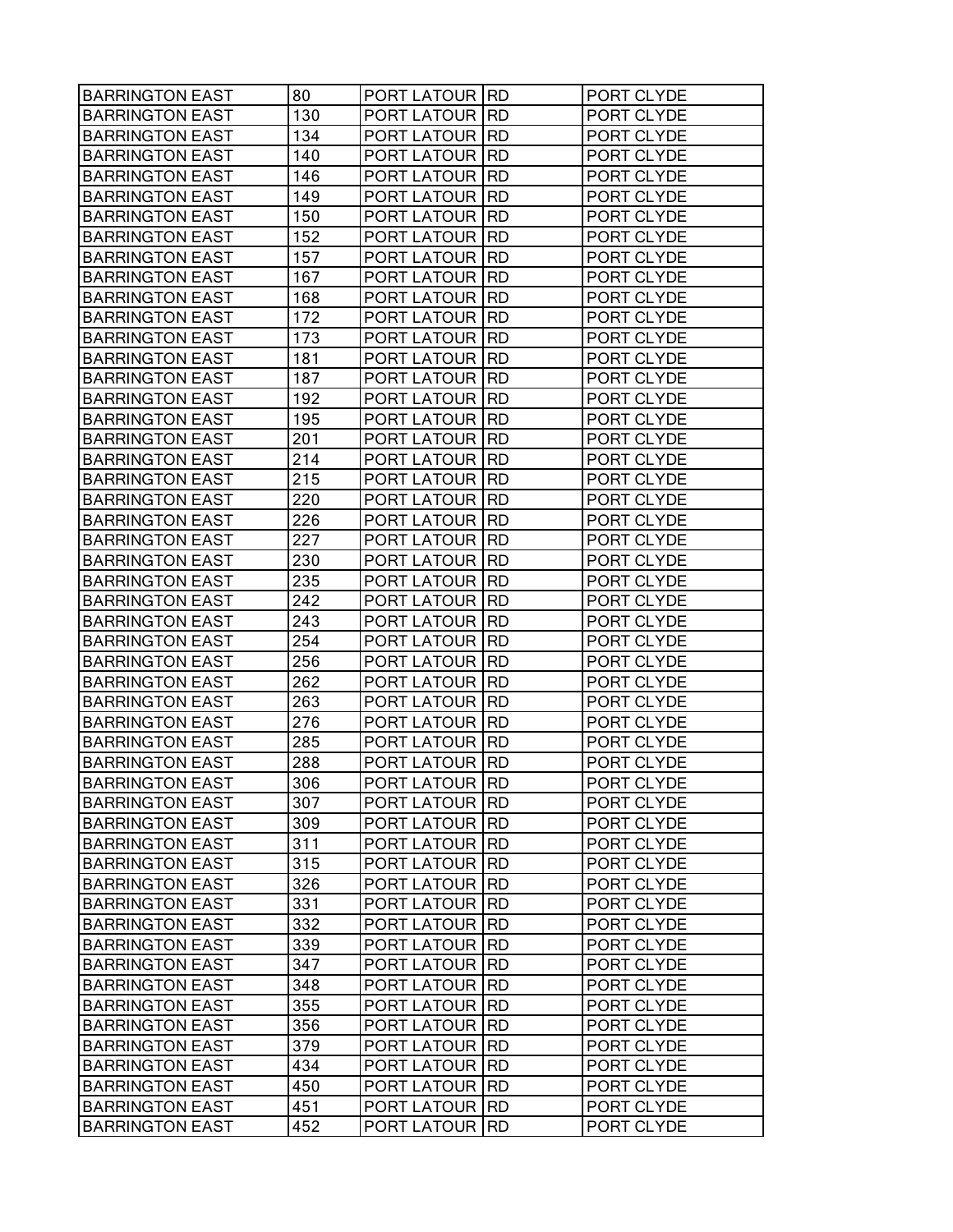| <b>BARRINGTON EAST</b> | 456  | <b>PORT LATOUR RD</b> |            | PORT CLYDE         |
|------------------------|------|-----------------------|------------|--------------------|
| <b>BARRINGTON EAST</b> | 457  | <b>PORT LATOUR</b>    | <b>IRD</b> | PORT CLYDE         |
| <b>BARRINGTON EAST</b> | 471  | <b>PORT LATOUR</b>    | <b>RD</b>  | PORT CLYDE         |
| <b>BARRINGTON EAST</b> | 491  | <b>PORT LATOUR</b>    | <b>IRD</b> | PORT CLYDE         |
| <b>BARRINGTON EAST</b> | 496  | PORT LATOUR           | <b>IRD</b> | PORT CLYDE         |
| <b>BARRINGTON EAST</b> | 508  | PORT LATOUR           | <b>RD</b>  | PORT CLYDE         |
| <b>BARRINGTON EAST</b> | 509  | PORT LATOUR           | <b>RD</b>  | PORT CLYDE         |
| <b>BARRINGTON EAST</b> | 516  | PORT LATOUR           | <b>RD</b>  | PORT CLYDE         |
| <b>BARRINGTON EAST</b> | 526  | PORT LATOUR           | <b>RD</b>  | PORT CLYDE         |
| <b>BARRINGTON EAST</b> | 535  | PORT LATOUR           | <b>RD</b>  | PORT CLYDE         |
| <b>BARRINGTON EAST</b> | 39   | <b>SCOTIA</b>         | DR         | <b>GOOSE LAKE</b>  |
| <b>BARRINGTON EAST</b> | 63   | <b>SCOTIA</b>         | DR         | <b>GOOSE LAKE</b>  |
| <b>BARRINGTON EAST</b> | 87   | <b>SCOTIA</b>         | DR.        | <b>GOOSE LAKE</b>  |
| <b>BARRINGTON EAST</b> | 119  | <b>SCOTIA</b>         | DR         | <b>GOOSE LAKE</b>  |
| <b>BARRINGTON EAST</b> | 146  | <b>SCOTIA</b>         | <b>DR</b>  | <b>GOOSE LAKE</b>  |
| <b>BARRINGTON EAST</b> | 216  | <b>SCOTIA</b>         | <b>DR</b>  | <b>GOOSE LAKE</b>  |
| <b>BARRINGTON EAST</b> | 227  | <b>SCOTIA</b>         | DR         | <b>GOOSE LAKE</b>  |
| <b>BARRINGTON EAST</b> | 228  | <b>SCOTIA</b>         | DR         | <b>GOOSE LAKE</b>  |
| <b>BARRINGTON EAST</b> | 231  | <b>SCOTIA</b>         | DR         | <b>GOOSE LAKE</b>  |
| <b>BARRINGTON EAST</b> | 232  | <b>SCOTIA</b>         | DR         | <b>GOOSE LAKE</b>  |
| <b>BARRINGTON EAST</b> | 247  | <b>SCOTIA</b>         | <b>DR</b>  | <b>GOOSE LAKE</b>  |
| <b>BARRINGTON EAST</b> | 255  | <b>SCOTIA</b>         | <b>DR</b>  | <b>GOOSE LAKE</b>  |
| <b>BARRINGTON EAST</b> | 258  | <b>SCOTIA</b>         | DR         | <b>GOOSE LAKE</b>  |
| <b>BARRINGTON EAST</b> | 263  | <b>SCOTIA</b>         | DR         | <b>GOOSE LAKE</b>  |
| <b>BARRINGTON EAST</b> | 35   | <b>UPPER CLYDE</b>    | <b>RD</b>  | <b>CLYDE RIVER</b> |
| <b>BARRINGTON EAST</b> | 38   | UPPER CLYDE           | <b>RD</b>  | <b>CLYDE RIVER</b> |
| <b>BARRINGTON EAST</b> | 53   | UPPER CLYDE           | <b>RD</b>  | <b>CLYDE RIVER</b> |
| <b>BARRINGTON EAST</b> | 54   | UPPER CLYDE           | <b>RD</b>  | <b>CLYDE RIVER</b> |
| <b>BARRINGTON EAST</b> | 63   | UPPER CLYDE           | <b>RD</b>  | <b>CLYDE RIVER</b> |
| <b>BARRINGTON EAST</b> | 493  | UPPER CLYDE           | <b>RD</b>  | <b>CLYDE RIVER</b> |
| <b>BARRINGTON EAST</b> | 507  | UPPER CLYDE           | <b>RD</b>  | <b>CLYDE RIVER</b> |
| <b>BARRINGTON EAST</b> | 529  | UPPER CLYDE           | <b>RD</b>  | <b>CLYDE RIVER</b> |
| <b>BARRINGTON EAST</b> | 547  | UPPER CLYDE           | <b>RD</b>  | <b>CLYDE RIVER</b> |
| <b>BARRINGTON EAST</b> | 562  | <b>UPPER CLYDE</b>    | <b>RD</b>  | <b>CLYDE RIVER</b> |
| <b>BARRINGTON EAST</b> | 604  | UPPER CLYDE RD        |            | CLYDE RIVER        |
| <b>BARRINGTON EAST</b> | 618  | UPPER CLYDE           | RD         | <b>CLYDE RIVER</b> |
| <b>BARRINGTON EAST</b> | 646  | UPPER CLYDE RD        |            | <b>CLYDE RIVER</b> |
| <b>BARRINGTON EAST</b> | 655  | UPPER CLYDE           | IRD        | <b>CLYDE RIVER</b> |
| <b>BARRINGTON EAST</b> | 682  | UPPER CLYDE           | RD         | <b>CLYDE RIVER</b> |
| <b>BARRINGTON EAST</b> | 719  | UPPER CLYDE           | <b>RD</b>  | <b>CLYDE RIVER</b> |
| <b>BARRINGTON EAST</b> | 720  | UPPER CLYDE           | RD         | <b>CLYDE RIVER</b> |
| <b>BARRINGTON EAST</b> | 750  | UPPER CLYDE           | <b>RD</b>  | <b>CLYDE RIVER</b> |
| <b>BARRINGTON EAST</b> | 800  | UPPER CLYDE           | <b>RD</b>  | <b>CLYDE RIVER</b> |
| <b>BARRINGTON EAST</b> | 892  | UPPER CLYDE           | IRD.       | <b>CLYDE RIVER</b> |
| <b>BARRINGTON EAST</b> | 920  | UPPER CLYDE           | <b>RD</b>  | <b>CLYDE RIVER</b> |
| <b>BARRINGTON EAST</b> | 951  | UPPER CLYDE           | <b>RD</b>  | <b>CLYDE RIVER</b> |
| <b>BARRINGTON EAST</b> | 956  | UPPER CLYDE           | RD         | <b>CLYDE RIVER</b> |
| <b>BARRINGTON EAST</b> | 1032 | UPPER CLYDE           | <b>RD</b>  | <b>CLYDE RIVER</b> |
| <b>BARRINGTON EAST</b> | 1056 | UPPER CLYDE           | <b>RD</b>  | <b>CLYDE RIVER</b> |
| <b>BARRINGTON EAST</b> | 1093 | UPPER CLYDE           | <b>RD</b>  | <b>CLYDE RIVER</b> |
| <b>BARRINGTON EAST</b> | 1095 | UPPER CLYDE           | <b>RD</b>  | <b>CLYDE RIVER</b> |
| <b>BARRINGTON EAST</b> | 1105 | UPPER CLYDE           | RD.        | <b>CLYDE RIVER</b> |